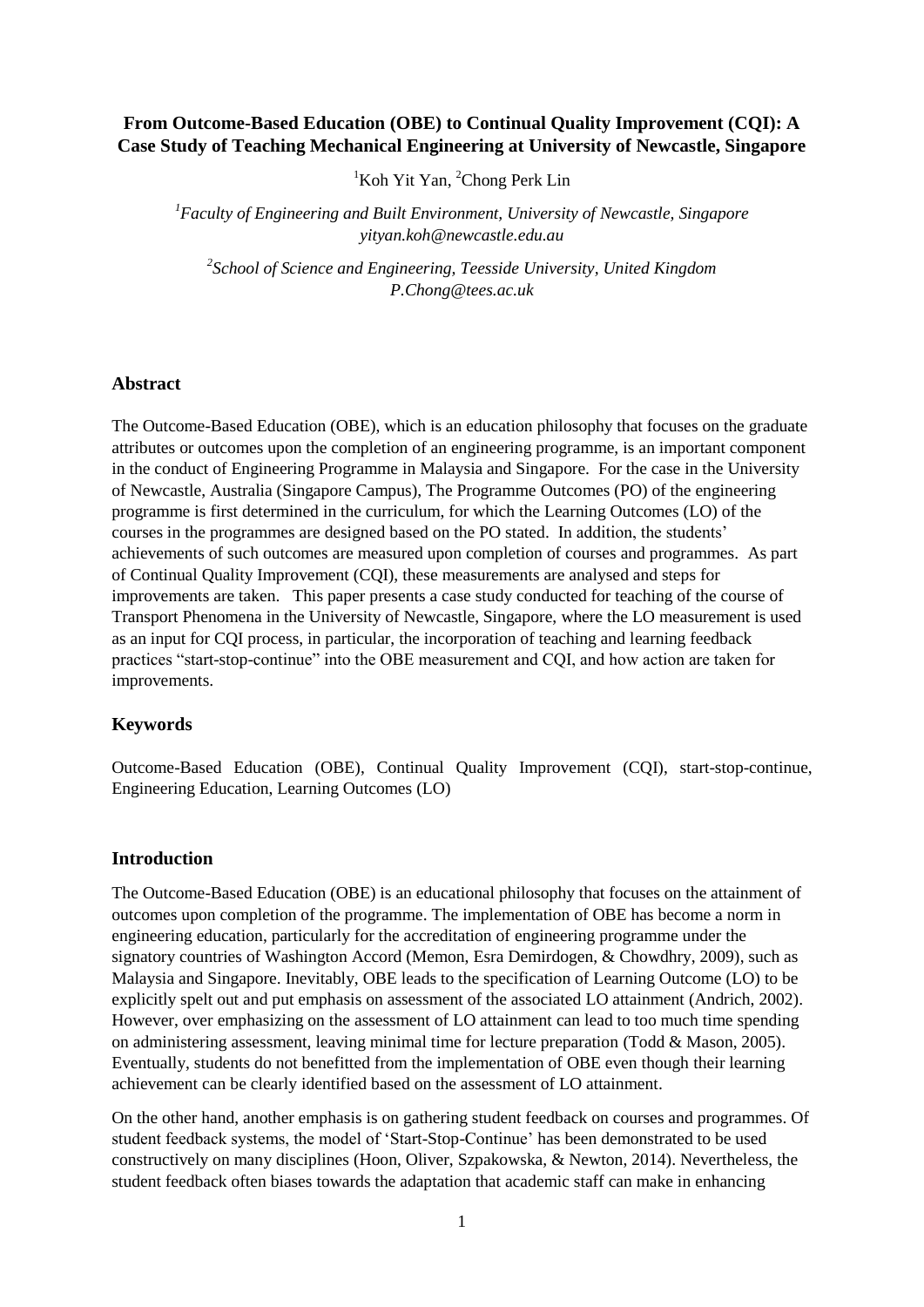teaching approach without self-reflection on individual learning achievement (Bovill, 2011). Consequently, the student feedback is not sufficient to be used as the inputs to propose effective action plan for Continual Quality Improvement (CQI).

In short, the implementation of OBE and evaluation of student feedback cannot be separated. Therefore, the aim of this paper is to demonstrate the implementation of OBE incorporate with the evaluation of student feedback of "start-stop-continue" through the case study of teaching the course of Transport Phenomena in the University of Newcastle, Singapore (UONS). In this sense, the students learning achievement and their personal feedbacks can be correlated and used as an input to propose an action plan for CQI in an unbiased manner.

The course is a level three core course for students in the programme Bachelor of Engineering in Mechanical Engineering. In this case study, a total of 37 students enrolled and completed the course for Trimester 2, 2014, which was conducted from May to August 2014.

In general, the course covers two areas of study in the Mechanical Engineering, namely Fluid Mechanics and Heat Transfer. Students who enrolled this course must have completed courses on Basic Fluid Mechanics and Thermodynamics. The LO of the course is briefly described as follow:

*On successful completion of this course, students will be able to:* 

- *1. explain the principles of transport of mass, momentum, and heat.*
- *2. describe transport processes and apply the transport equations.*
- *3. solve problems relating to transport phenomena using appropriate methods.*
- *4. assess the plausibility of her/his solution*

The LO of the course is designed based on the Graduate Profile Statements, where the course builds students' capacity with reference to the Engineers Australia Stage 1 Competency Standards for Professional Engineers (Graduate Attributes). At such, each outcome is mapped to the assessment, and also Graduate Profiles Statements.

The assessments of this course are divided into three components: quizzes, written assignments, and group/tutorial participation and contribution. Quizzes, contributes to 60% of the total course marks. Three quizzes of 20% each are conducted every four weeks of during the trimester. Each quiz consists of four structured-type questions, where students are required to answer all four questions in the 2 hour duration. Students are given two written assignments, where the first assignment is the essaytype assignment on the area of fluid mechanics and the second assignment is the structured-type questions in the area of heat transfer. The group/tutorial participation and contribution component contribute 20% of the total course marks. This part of the assessment is achieved in two: submission of selected tutorial questions and laboratory report.

The remaining of the paper is organised as follow. The paper starts with the details the mechanism of the implementation of OBE and discuss the associated LO attainment. This is then followed by the description of student feedback models in term of "start-stop-continue". Then, the adoption of student feedbacks will be discussed. Action plan for CQI based on LO attainment and student feedbacks will be proposed. The paper concludes with the summary of overall research achievement and highlights the key findings.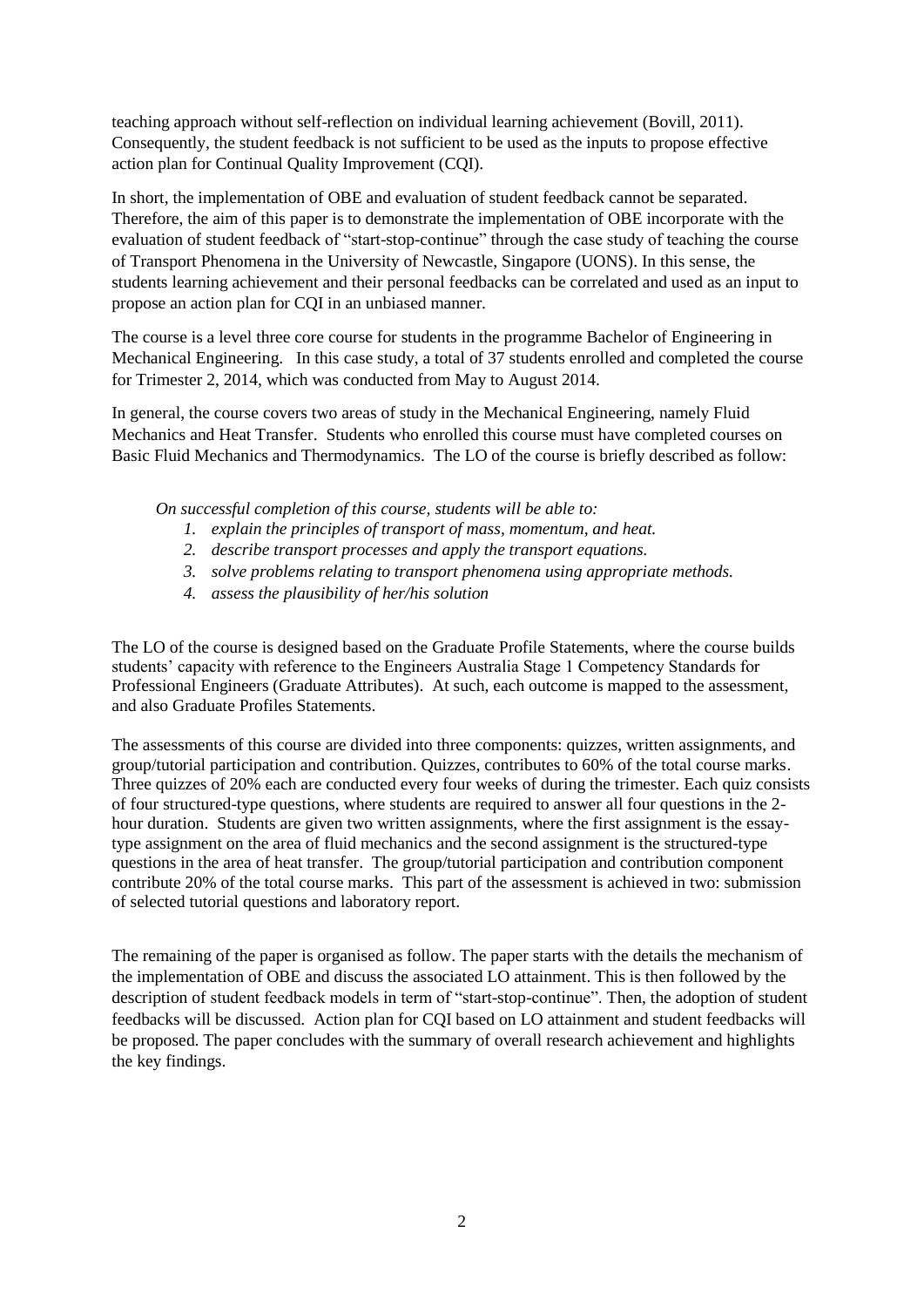#### **Implementation of Outcome-Based Education (OBE)**

In a nutshell, the implementation of OBE for Transport Phenomena course is concentrated on the extent to which the students have achieved the stipulated LOs (Md Zain, et al., (2012), Osman, et al., (2012)) as mentioned in previous section. The aim of this section is to present a method of assessing the attainment of LOs. The key step is to map the coursework assessment components with the corresponding LOs as shown in Table 1. For simplicity, all mapped LO carry the same weightage.

|                 | Quiz 1               | Quiz 2               | Quiz 3               | Assignment 1         | Assignment 2         | Laboratory   |
|-----------------|----------------------|----------------------|----------------------|----------------------|----------------------|--------------|
|                 | $(20 \text{ marks})$ | $(20 \text{ marks})$ | $(20 \text{ marks})$ | $(10 \text{ marks})$ | $(10 \text{ marks})$ | $(20$ marks) |
| LO <sub>1</sub> |                      |                      |                      |                      |                      |              |
| LO2             |                      |                      |                      |                      |                      |              |
| LO <sub>3</sub> |                      |                      |                      |                      |                      |              |
| LO4             |                      |                      |                      |                      |                      |              |

Table 1: Mapping of LOs and Assessment Components

For each student, a particular LO is said to be achieved if his/her LO mark is equal to or greater than the target set as 50%. As an example, when computing LO2 attainment for Student *X*, the LO2 is mapped with Quiz  $1 - 20$  marks, Quiz  $2 - 20$  marks, Quiz  $3 - 20$  marks as shown in Table 1. Suppose the Student *X* obtains 12 marks in Quiz 1, 8 marks in Quiz 2 and 13 marks in Quiz 3, the procedures to calculate the LO2 attainment for Student X are as follows:

*LO2 Marks =* 12 + 8 +13 = 33 *marks*

*Maximum Possible LO2 Marks =* 20 + 20 + 20 = 60 *marks*

$$
LO2\text{ Attainment} = \frac{(LO2\text{ Mark})}{(Maximum\text{ Possible}\text{ }LO2\text{ }Mark)} \times 100\% = \frac{33}{60} \times 100\% = 55\%
$$

Therefore, the LO2 of Student *X* is considered achieve, as it has exceed the target set as 50%.

The computation for all the LO attainments of all the 37 students are similar. In this case study, the Key Performance Index (KPI) of LO attainments is set as 75%. The KPI is measured in such a way that the percentage of student number meeting the target of 50%. For instance, suppose there are 9 out of 37 students obtain at least 50% of LO2 attainment, which indicates that only  $9/37 = 24.32\%$  of students achieve LO2. In this case, the KPI of 75% has not been met. It is noted that measurement of LO attainments are merely based on the student academic achievement without consideration of student learning experience. In the next section, the feedback mechanism will be described, which allows student learning experience to be captured.

### **The Feedback Mechanism – Start-Stop-Continue**

The Start-Stop-Continue (SSC) feedback mechanism has been implemented by the author since 2008 (Koh, 2013) to improve the teaching practices as well as to improve the learning experiences among engineering students.

At the end of semester/trimester, the feedbacks from students are collected as reference for improvement for the coming semester/trimester. In the SSC strategy, instead of using questions based on Likert's scale answer, students are required to fill in the SSC form, as shown in Figure 1.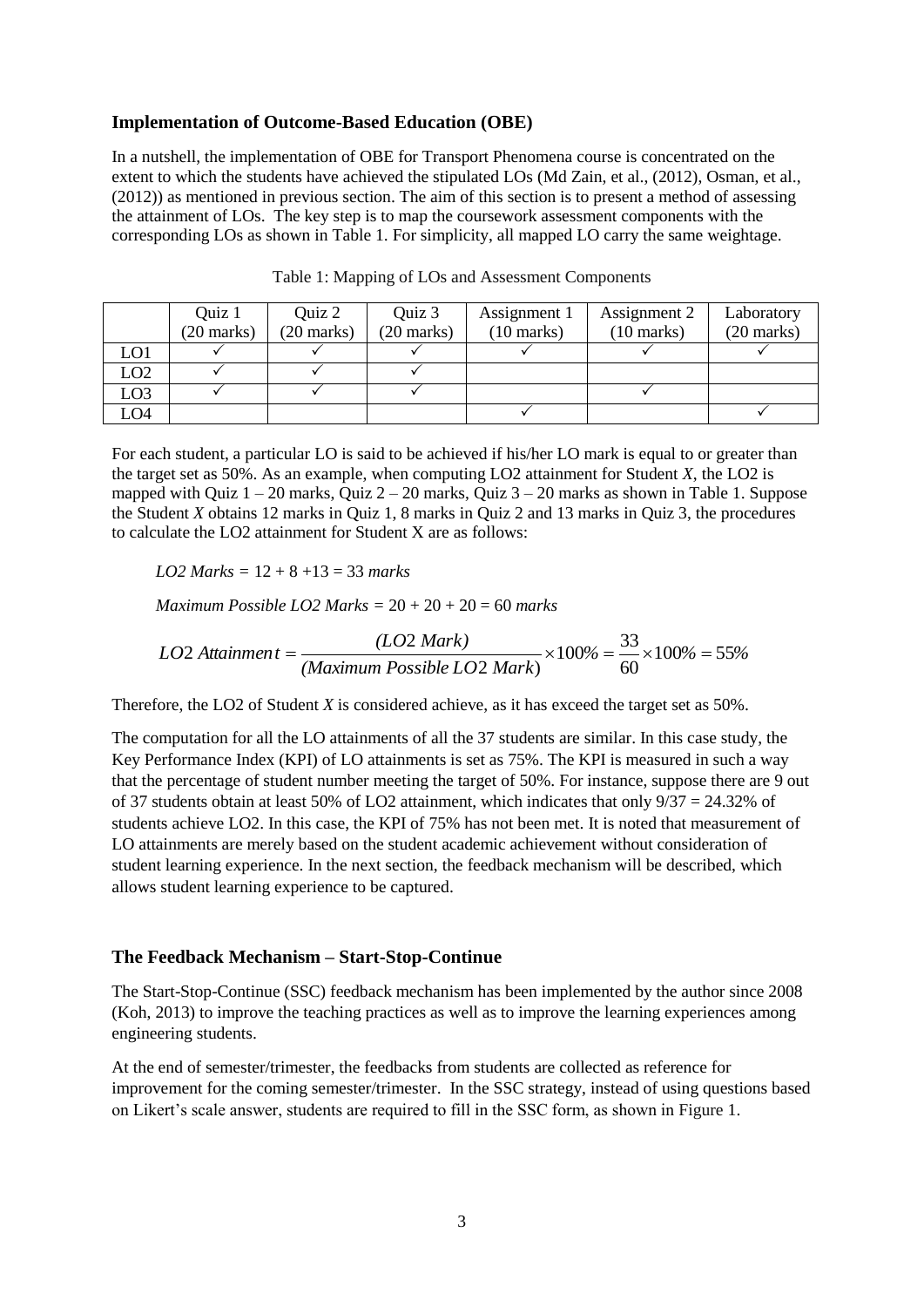| <b>START</b> | <b>STOP</b> | <b>CONTINUE</b> | <b>COMMENTS/</b><br><b>ACTION PLANS</b> |
|--------------|-------------|-----------------|-----------------------------------------|
|              |             |                 |                                         |
|              |             |                 |                                         |
|              |             |                 |                                         |

Figure 1: The example of an SSC form

The form is divided into four columns, namely "Start", "Stop", "Continue" and "Comments/Action Plans", which are explained as follow (Koh, 2013):

*"Start" –* This column is provided to students to inform the lecturer on what the lecturer should **START** doing to improve the students' learning.

*"Stop" –* This column is provided to students to inform the lecturer on what the lecturer should **STOP**  doing to improve the students' learning.

*"Continue" –* The column is provided to students to comment on anything that the lecturer has been doing in the class, and they feel that the lecturer should **CONTINUE** doing this to enhance their learning experience of the subject.

*"Comments/Action Plans" –* This is an extra column that is created to provide lecturer with some information on students' action plan so that he can make necessary adjustments in his teaching to help them in making learning possible.

## **Results discussion for LO attainments**

This section presents the results of LO attainment as shown in Figure 2, where the attainment of LO1 is 78.38%, LO2 is 24.32%, LO3 is 32.43% and LO4 is 100%. Clearly, there are only LO1 and LO4 meet the KPI of 75%, whereas LO2 and LO3 are far below the KPI.



LO Attainment (KPI =  $75\%$ )

Figure 2: LO Attainments Result of Transport Phenomena Students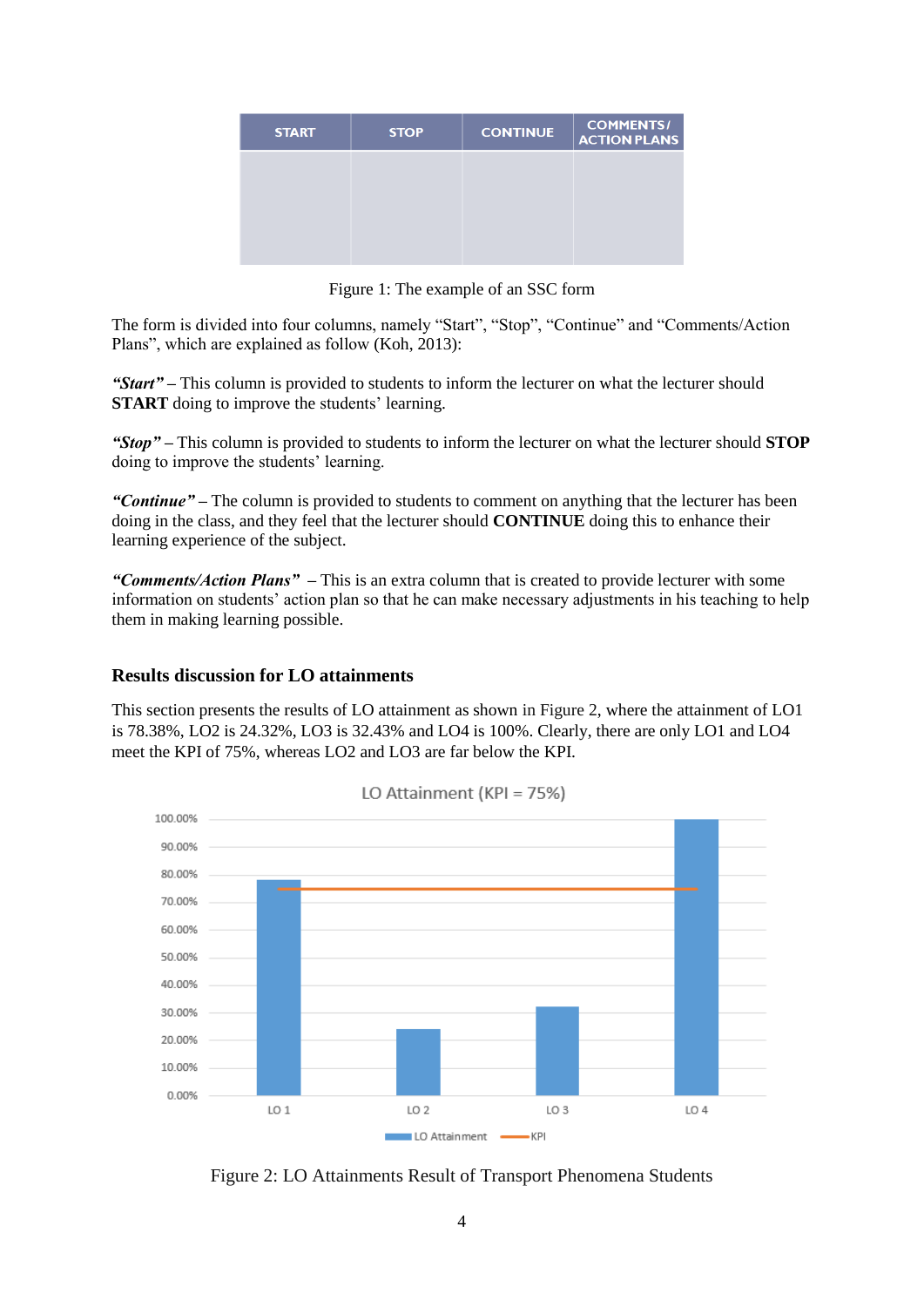The results reflect that this cohort of students faced difficulties when come to the assessments that require them to complete a task in the given time frame and less preparation time. This observation is reflected on the low achievement on LO2 and LO3, which is well below the KPI. Mentioned previously, quizzes are conducted every four weeks of the 12-teaching-week trimester. This means that students will not be having the luxury of study vacation to prepare the assessments. In such condition, only those who are putting continuous effort survive in the assessments. In addition, LO2 is also measured through Assignment 2, which is an in-class Assignment. In this case, although students are allowed to discuss on the strategy of solution, however, the condition is similar to the quizzes, where the success of the attempt is based only on the continuous effort in the course.

On the contrary, LO1 and LO4 have relatively high achievements on the LO attainment, and both LO1 and LO4 met the KPI. Looking back to the mapping shown in Table 1, LO1 and LO4 are mainly measured through written research assignment and laboratory report. In this case, students have more time to prepare themselves to explain the concept well, leading to the better understanding and hence better performance.

The attainments of all the LOs have been measured. However, it could be biased to student assessment if the action plan for CQI is proposed merely based on LO attainments. In order to propose action plans for CQI in an unbiased manner, the student feedback on learning experience will be considered in the next section.

# **Improvements from Students' Feedback**

Summarising the feedbacks on START and STOP, the following items are obtained:

- Start go through laboratory manuals for better understanding
- Start to have more explanation on tutorial questions
- Start making lecture slides available online
- Stop giving difficult examination questions
- Stop giving simple example questions / start giving harder tutorial questions
- Stop teaching too fast
- Stop research assignments

Summarising the feedbacks on CONTINUE and COMMENTS, the following items are obtained:

- Continue giving examples in the class
- Continue teaching style / teaching with integrity
- Continue being awesome
- Teaching is easy to understand and to relate
- Keep up the good work
- Nothing bad actually, just something needed to help me absorb better

The feedbacks shown above are those of high frequency of appearance, which focus ought to be paid for improvements or continuation. From the feedbacks, the following improvements are planned for the next round of teaching:

 Lecture notes, lecture slides with examples, tutorials are uploaded on the BlackBoard (learning management system in UONS) before the start of the trimester. In particular, the number of examples on how transport equations can be applied in solving complex engineering problem need to be increased, which helps to address the low attainment of LO2.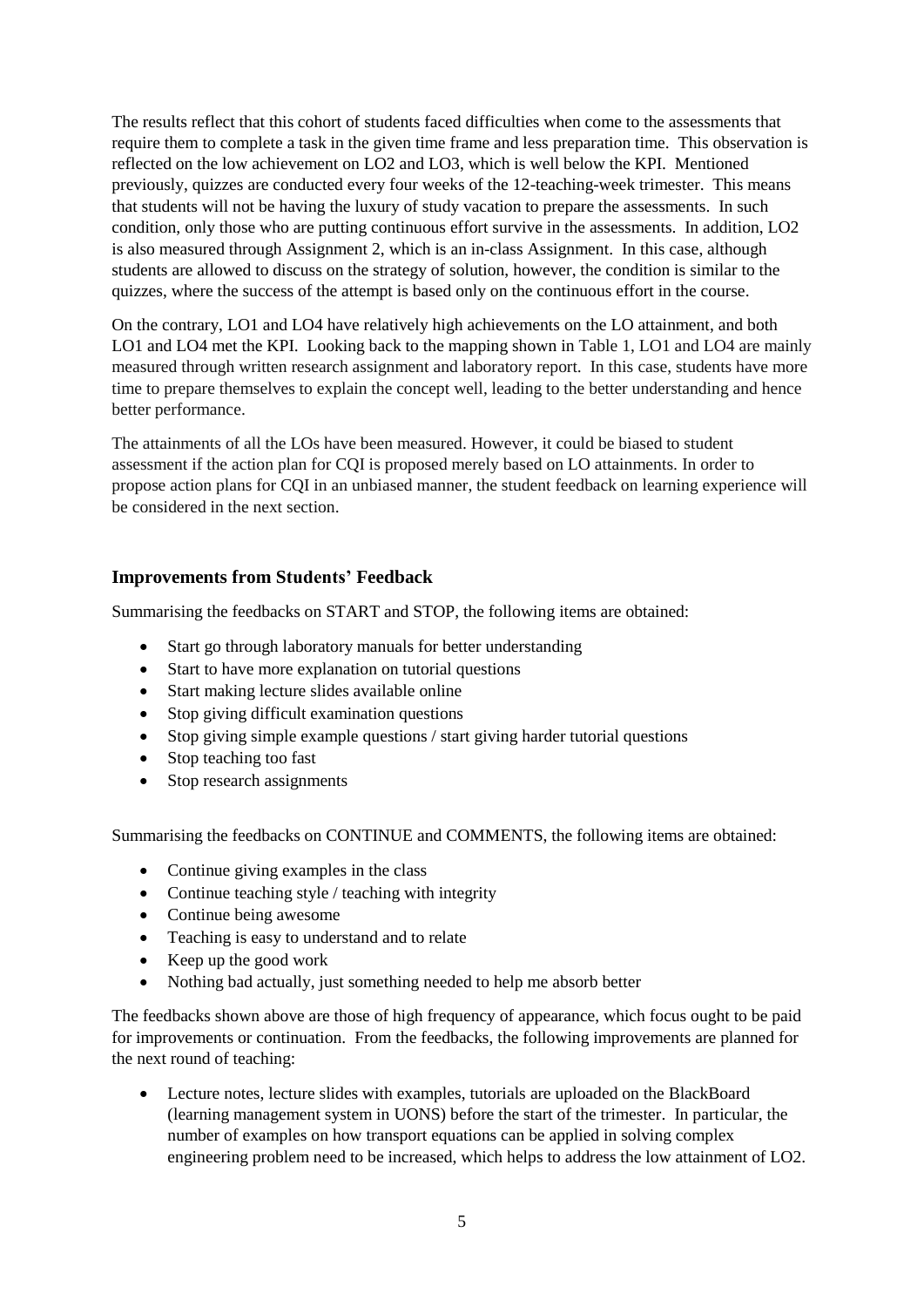- Instead of having one research assignment and too taxing on laboratory report, the introduction and literature review is made as part of other assignments to distribute the load and stress of working on the report. Students are strong in achieving LO4, and this part should be maintained by helping them to cope with the maintenance of the attainment of LO.
- Further explanations are provided during the tutorial classes, and then only focus on individual progress.
- For each example in the class, the focus on solution technique / understand of skills are explained, so that students will not be seeing the examples are simple and straight forward. Together with the previous point, improvements on the score in LO2 and LO3 can be targeted, where students are provided with the necessary information to apply the right concept when come to the solution of the questions.
- The level of difficulty and quality of quizzes will not be compromised and remains the same, as the questions are up to the standard of level three students.
- Continue to be awesome!

## **Conclusion**

In the case study, the effectiveness of the OBE implementation incorporated with the feedback mechanism – Start-Stop-Continue has been demonstrated. It has been measured that only LO1 and LO4 have met the KPI of 75%, where LO2 and LO3 are far below the KPI. The LO attainments are found to be highly dependent on the nature of assessments, where the assessments are either coursework based or exam based. However, with the support of student feedback – Start-Stop-Continue, the LO attainments somewhat gives an input to effectively propose the action plans in an unbiased manner for CQI purpose. Therefore, the proposed action plans are reasonably profound, since both of the student performance and learning experience have been taken into consideration. In conclusion, the process from OBE to CQI in this case study is reasonably effective.

In future research, the LO statements could be refined in more detail manners so that LO attainment can be more specifically reflect the student performance. Subsequently, the resulting LO attainments from refined LO statements enable more specific action plan to be proposed for CQI purpose.

## **References**

- Andrich, A. (2002). A Framework relating outcomes based education and the taxonomy of educational objectives. *Studies in Educational Evaluation, 28*, 35- 59.
- Bovill, C. (2011). Sharing Responsibility for Learning Through Formative Evaluation: Moving to Evaluation as Learning. *Practice and Evidence of Scholarship of Teaching and Learning in Higher Education,, 2*, 96-109.
- Hoon, A., Oliver, E., Szpakowska, K., & Newton, P. (2014). Use of the 'Stop, Start, Continue' method is associated with the production of constructive qualitative feedback by students in higher education. *Assessment & Evaluation in Higher Education*, 1 -13.
- Koh, Y. (2013). START-STOP-CONTINUE Continuous teaching and learning improvement through feedbacks. Jogjakarta: 16th Annual SEAAIR Conference.
- Md Zain, S., Wan Badaruzzaman, W., Rahmat, R., Jaafar, O., Ahmad Basri, N., & Basri, H. (2012). Learning Outcome Measurement for Environmental and Sustainable Development